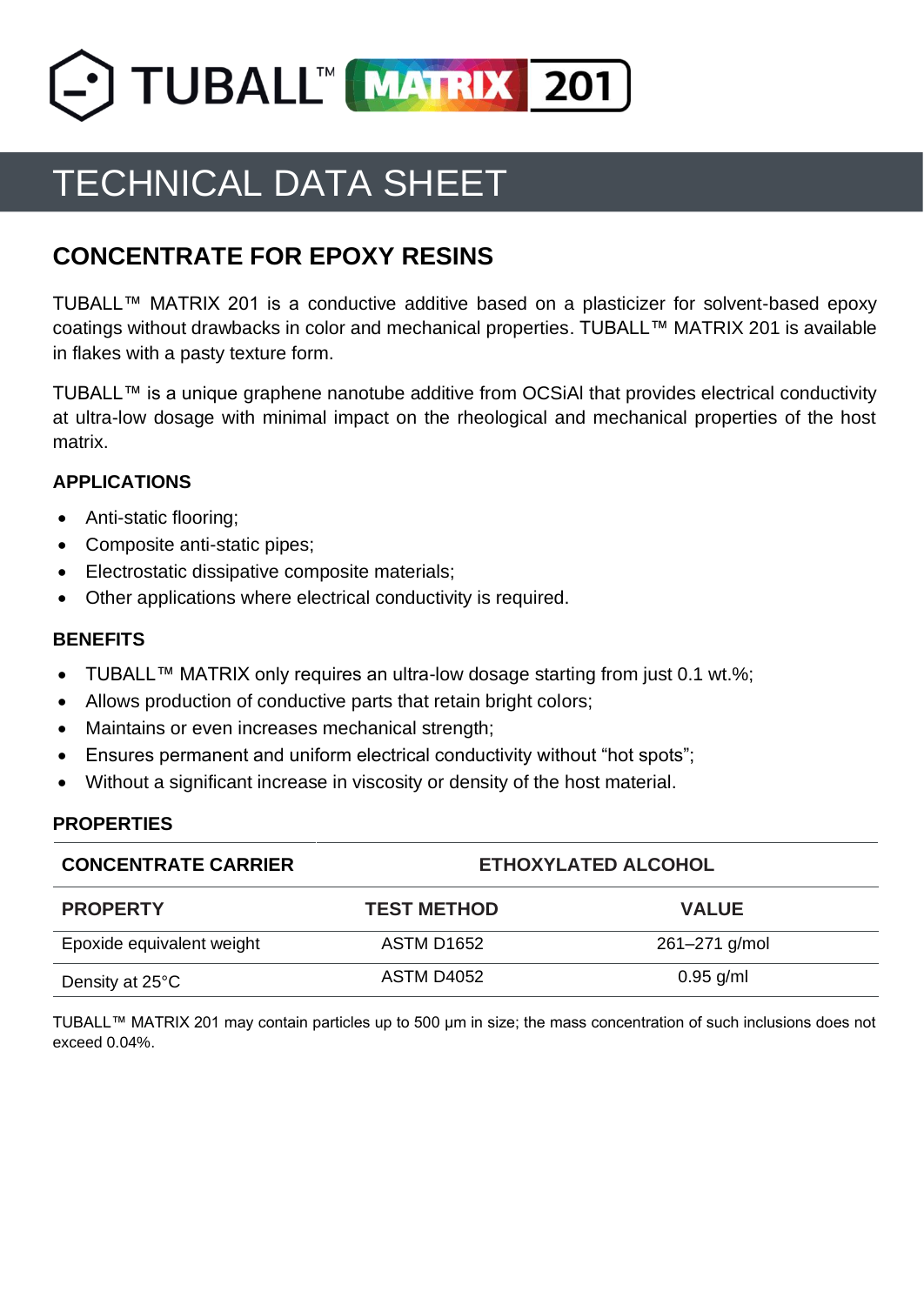

# **TYPICAL ADDITION RATE**

Depending on the characteristics of the dilution polymer and the processing conditions, the loading range of TUBALL™ MATRIX 201 for anti-static or dissipative applications can be as low as 0.1–4.0 wt.%. The exact loading level depends on the required performance, resin characteristics, processing conditions and presence of other ingredients.

An example of a percolation curve, obtained by compounding TUBALL™ MATRIX 201 in D.E.R. 351 epoxy resin, is shown in the figure below. The dilution of the concentrate in neat D.E.R. 351 was performed using a mechanical overhead stirrer.



## **DILUTION**

In order to obtain a high-quality TUBALL™ MATRIX dispersion, OCSiAl recommends that close attention be paid to the dilution procedure. Refer to the Processing Guidelines for detailed information.

#### **PACKAGING**

OCSiAl provides TUBALL™ MATRIX 201 samples in plastic containers (50 g concentrate). Industrial volumes are available in different packaging up to 50 kg.

## **STORAGE AND TRANSPORTATION**

The product is stable in unopened original packaging when stored at temperatures between 5°C and 50°C. The recommended storage life is up to 24 months when stored as directed.